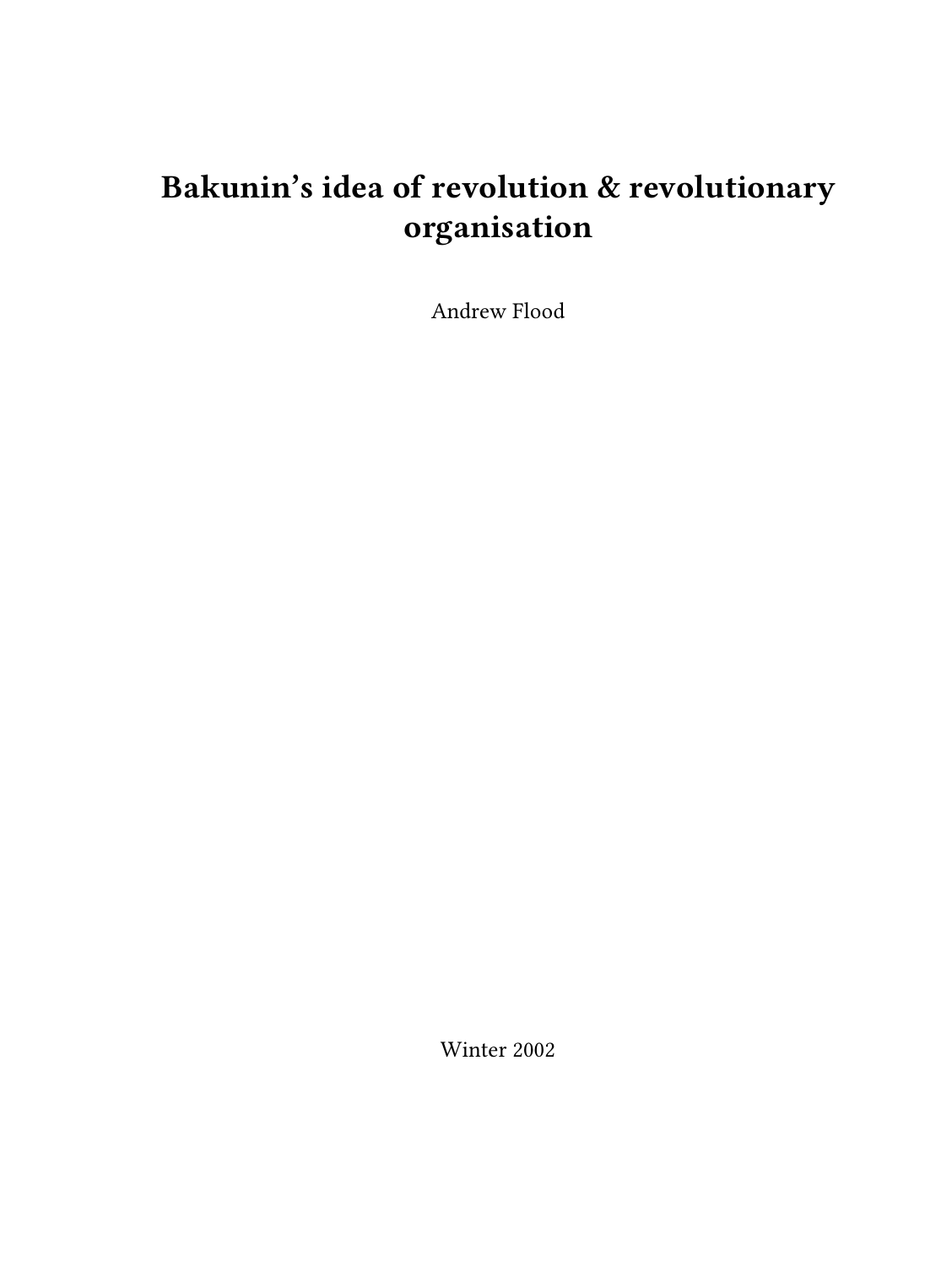## **Contents**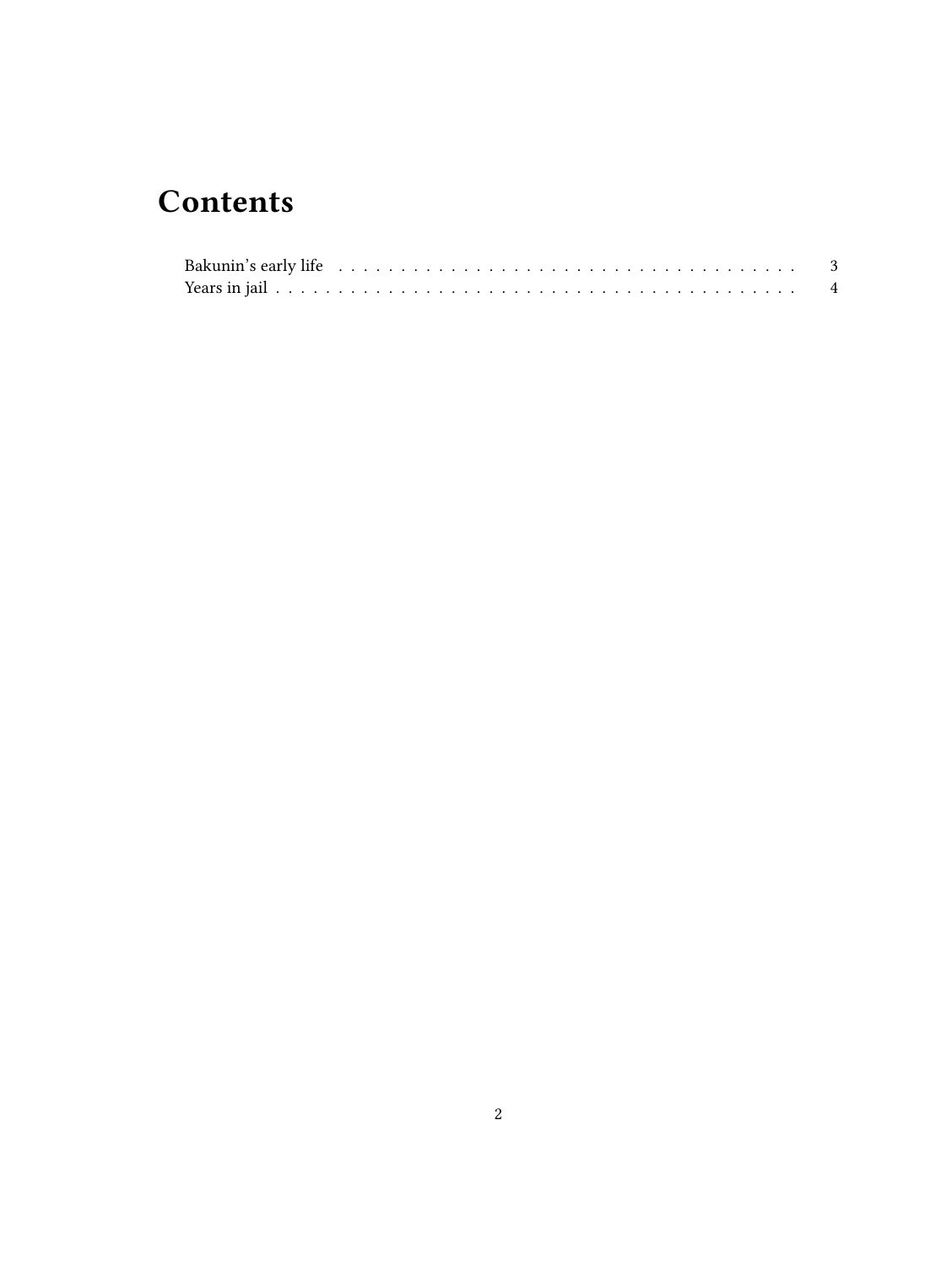**The Russian revolutionary liberal Alexander Herzen, who was a close friend of Micheal Bakunin, told a story of how when Bakunin was travelling from Paris to Prague he came across a revolt of German peasants** *"making an uproar around the castle, not knowing what to do. Bakunin got out of his conveyance, and, without wasting any time to find out what the dispute was about, formed the peasants into ranks and instructed them so skilfully that by the time he resumed his seat to continue his journey, the castle was burning on all four sides"***.** 1

Bakunin was the giant of the revolutionary movement in Europe from 1848 to his death in 1876. At 6'4" and 240lbs he was a literal giant as well as the demon that stalked the bourgeois imagination. Yet although he is often cited as the father of the anarchist movement, today his ideas of revolutionary organisation are poorly understood by anarchists and Marxists. Instead he is most remembered for his role in countering the authoritarian aspects of Marxism in the  $1<sup>st</sup>$ International.

There are several good reasons why Bakunin is not remembered for his positive ideas. The years Marx spent in the British Library perfecting Das Kapital were spent by Bakunin in a series of prisons, chained to walls, and losing his teeth through scurvy. Not the best environment for research or writing! And in any case as he admitted in 1870*"I am neither a scientist, nor a philosopher nor even a professional writer. I have written very little in my life time, and have only ever done so in self-defence"*. 2 In fact he wrote thousands of letters but relatively few articles or pamphlets. Many of those available today are drafts of unpublished works.

Also he never claimed any consistency to his life's writings or activity. Even in 1871, when he and Marx were fighting over the future of the First International, he could write *"As far as learning was concerned, Marx was* [in 1844]*, and still is, incomparably more advanced than I. I knew nothing at that time of political economy, I had not yet rid myself of my metaphysical observations … He called me a sentimental idealist and he was right;…"*. 3

Many Marxists came to see Marx as a sort of prophet whose writings comprise a perfect materialist 'revelation' that can be used to answer all of today's questions. This may be a foolish approach but it's true to say that Marx's life's writings are more consistent than Bakunin's are. The writings of the young Bakunin have quite different politics to his writings at the end of his life.

#### <span id="page-2-0"></span>**Bakunin's early life**

Bakunin followed a similar path of development to many of the other revolutionaries from a bourgeois background of that generation. Like Marx and Engels this included involvement with the left Hegalians. In 1844 he was a member of Marx's Democratic Federation in Paris where he also met and was influenced by Proudhon. When the 1848 revolutions (which centred on the demand for bourgeois parliaments and home rule) erupted, he served in the Workers' National Guard in Paris. When that rising was defeated he headed to Germany in March as the revolutions there started, hoping to encourage a Polish revolt.

<sup>&</sup>lt;sup>1</sup> Quoted in To the Finland Station, Edmund Wilson, Fontana 1960, p271

<sup>2</sup> Bakunin in Who am I, p126, No Gods, No Masters Vol 1, taken from La Commune de Paris et la notion de l'Etat 1870, Oeuveres IV, p249ff

<sup>3</sup> Quoted in Brian Morris, Bakunin: The Philosophy of Freedom, 1993, p14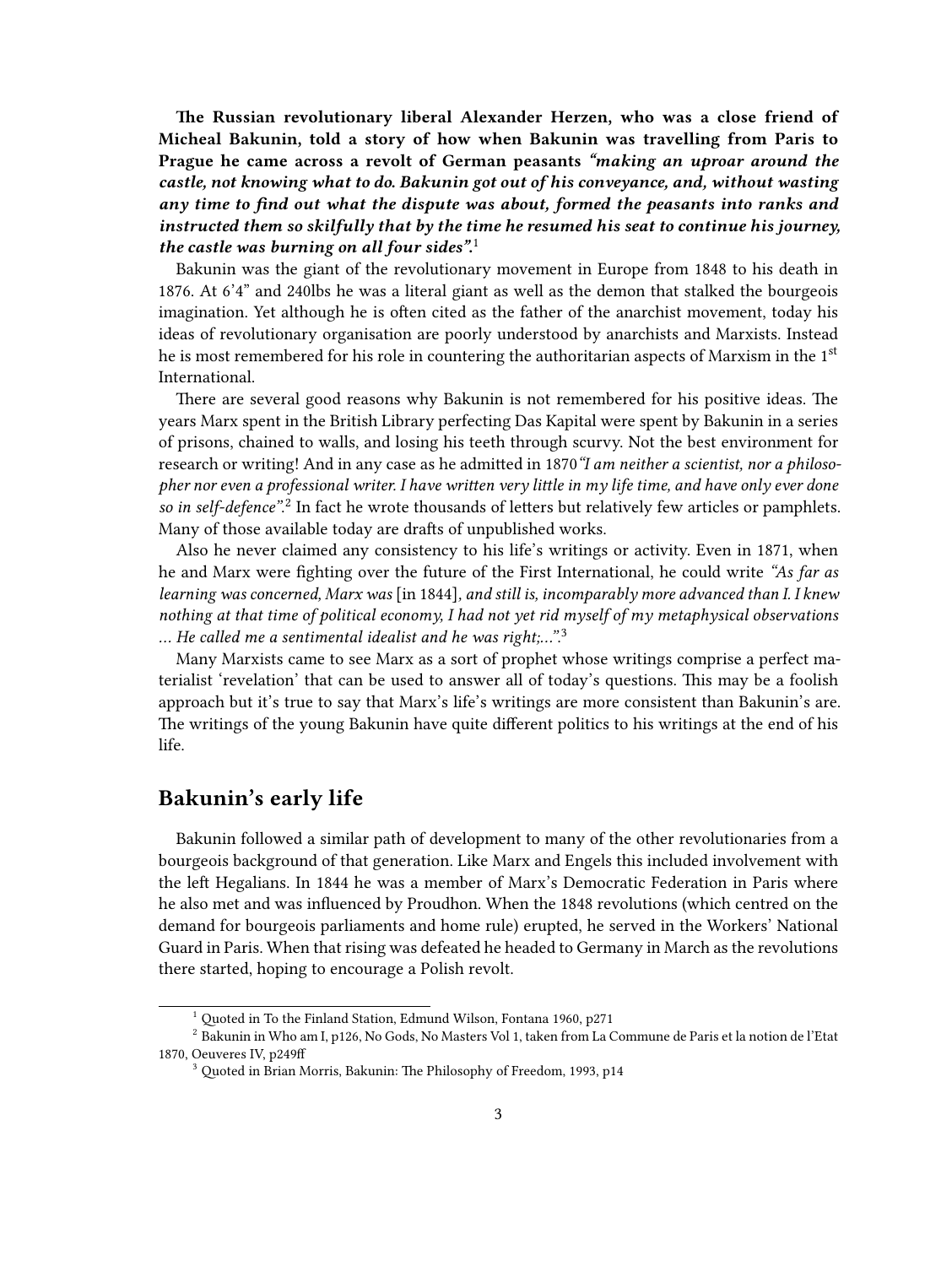Bakunin's political ideology at the time was fairly unformed but is usually described as 'Pan Slavist'. Many commentators since have had problems putting this in any sensible context. Anarchists have tended to see it as irrelevant, while Marxists have generally concentrated on attacking Bakunin for the anti-German (Prussian) aspect to it.

His writings and activity in this period bear more then a passing resemblance to what has been called left republicanism in Ireland. The idea that the 'national struggle' can be an impetus towards the abolition of class rule even as it achieves national independence is also found in many Marxist writings, including those of Connolly and Trotsky. His anti-German rants are echoed much later in the anti — US diatribes of Marxist South American revolutionaries who, sometimes identified the enemy as the 'blue eyed blondes of the north'.

1848 also saw Bakunin participate in the Slav congress in Prague and publish 'An appeal to the Slavs'. This appeal had many things in common with later left republican statements, for instance the call for revolutionary Slavic unity against the German, Turkish and Magyars occupations *"while we stretched our fraternal hands out to the German people, to democratic Germany"*. He sought to make socialism an inevitable part of the national liberation struggle writing;*"Everybody has come to the realisation that liberty was merely a lie where the great majority of the population is reduced to a miserable existence, where, deprived of education, of liberty and of bread, it is fated to serve as an underprop for the powerful and the rich."* The appeal ends with *"The social question thus appears to be first and foremost the question of the complete overturn of society.*"<sup>4</sup>

### <span id="page-3-0"></span>**Years in jail**

Bakunin moved to Dresden where he met and befriended the composer Richard Wagner. There, in May 1849, a constitutional crisis led to another rising. With Wagner he joined the insurrection and became a revolutionary officer. Marx gives a summary of events in a letter to the *New York Daily Tribune* (October 2, 1852) on 'Revolution and Counter Revolution in Germany' *"In Dresden, the battle in the streets went on for four days. The shopkeepers of Dresden, organised into 'community guards' not only refused to fight, but many of them supported the troops against the insurrectionists. Almost all of the rebels were workers from the surrounding factories. In the Russian refugee Michael Bakunin they found a capable and cool headed leader"*.

Bakunin was arrested after the rebellion was put down. His luck had run out. He was already wanted by the Russians, the Czar having confiscated all his property and removed all his rights in 1844. He spent 13 months in jail in Dresden under sentence of death. One night he was led out, he presumed to be executed, but instead he was handed over to the Austrians. They jailed him in Prague for nine months before moving him to the Olmutz fortress where he was chained to the wall for two months. They condemned him to hang for high treason. Instead he was handed to the Russians where he was jailed in the Peter-Paul Fortress. Here he lost his teeth from scurvy and came close to losing his mind.

He spent nearly ten years in the various prisons until he was exiled to Siberia in 1857. There, once he had recovered his health, he fled via Japan to the US and then to London at the end of 1861. His incredible escape from Siberia (Japan had only just opened up to the west in 1853) only added to the mystification that surrounded Bakunin.

<sup>4</sup> Appeal to the Slavs (1848), in Bakunin on Anarchism, Sam Dolgoff, black Rose Books, 1972, p63-68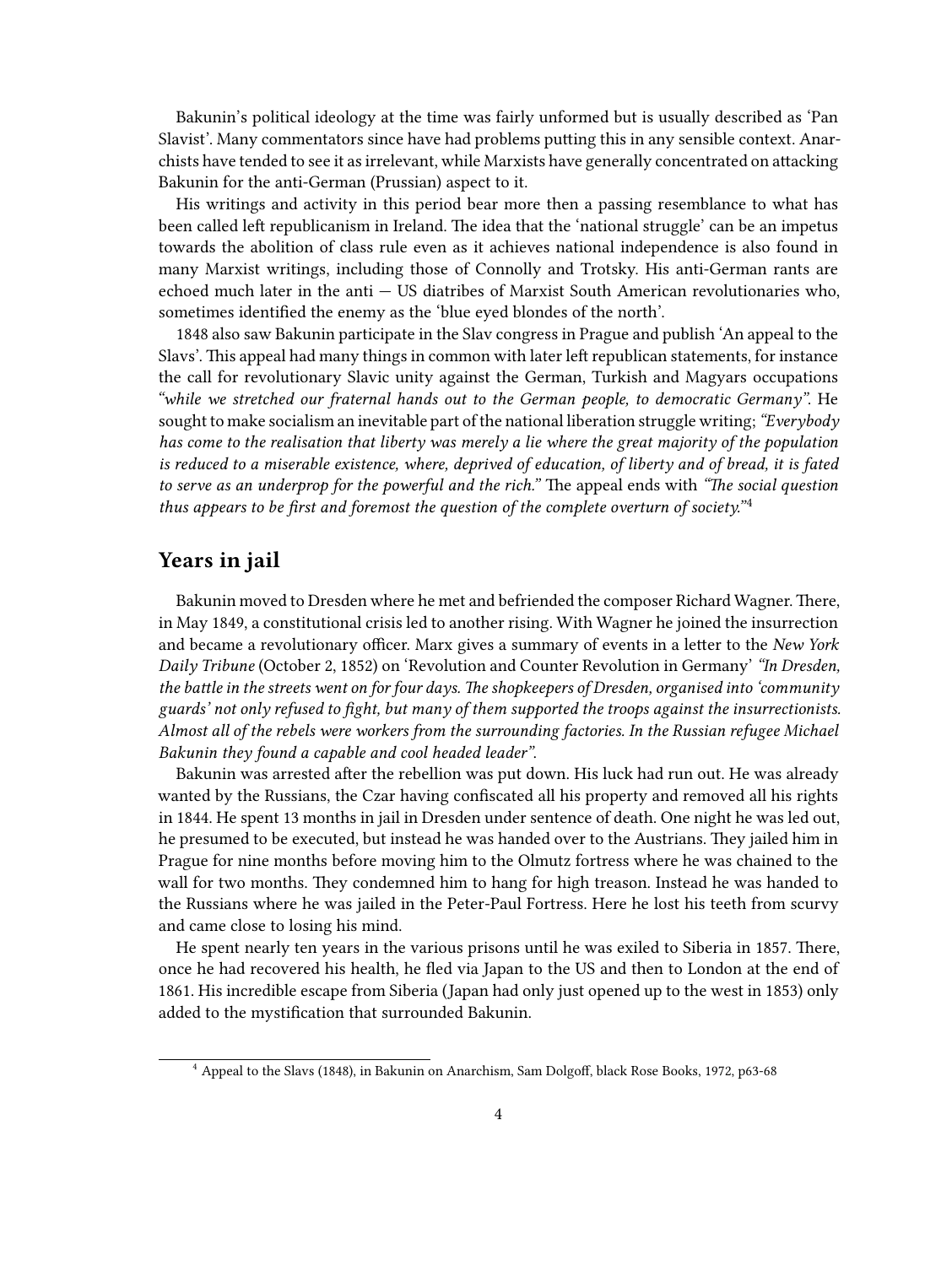In prison he had remained a pan Slavist and was clearly not yet an anarchist. The Czar, like later generations of Russian rulers, had a fondness for extracting confessions from his victims. Bakunin used his as a chance to outline his program which included the idea that what Russia needed was *"a strong dictatorial power"* to raise the standard of living and education. While some have correctly pointed out that what is said in such a confession should be taken with a pinch of salt, even as late as 1862 Bakunin *"thought the Tsar was capable of really working with the people, and the people capable of imposing its will on the Tsar through a National Assembly"*. 5

However alongside and contrary to this he was clearly developing his thoughts in a libertarian direction. In 1862 Herzan's journal 'The Bell' published his open letter with the title "To my Russian, Polish and other Slav friends". The section addressed to university students reads *"Go to the people. This is your field, your life, your science. Learn from the people how best to serve their cause! Remember, friends, that educated youth must be neither the teacher, the paternalistic benefactor, nor the dictatorial leader of the people, but only the midwife for the self-liberation, inspiring* them to increase their power by acting together and co-ordinating their efforts".<sup>6</sup> In that period the denial of education to the working class in most countries made it inevitable that the vast bulk of revolutionary writers would come from the bourgeois. Leaving that aside, Bakunin suggests a relationship between the 'revolutionary intellectual' and the people that anarchists would still hold with today.

He finally came to reject pan Slavism after the 1863 Polish insurrection when he saw that the Polish nationalists were more interested in Ukrainian land then the support of the Ukrainian Slavs and that they more afraid of peasant insurrection than the Czar. He visited Marx in London on his return. Marx invited him to join the 1<sup>st</sup> International and wrote to Engels (Nov 4, 1864) saying *"On the whole he is one of the few people whom I find not to have retrogressed after 16 years,* but to have developed further"<sup>7</sup>.

Bakunin had not yet seen the value of the 1st International (which was then in an embryonic form as a combination of British trade unions and French followers of Proudhon or Blanqui). He went to Italy where he worked on an international project of revolutionary organisation. According to Daniel Guerin *"The few members of the brotherhood were … former disciples of the republican Giuseppe Mazzini, from whom they acquired their taste for and familiarity with secret* societies".<sup>8</sup> Brian Morris includes Polish and Russian exiles in this list.<sup>9</sup>

Bakunin comes in for a lot of criticism from modern day revolutionaries over his advocacy of secret societies in this period. Such criticisms though are looking back from the comparative safety of 20<sup>th</sup> century western Europe or the US where mass unions are a fact and revolutionaries are comparatively free to hold meetings and publish papers. In Bakunin's time such activity was almost always illegal and liable to get the author sentenced to years in prison, if not death. Marx and Engels had published the 'Communist Manifesto' from one such secret society, the League of the Just, and had continued in another up to the founding og the International despite the fact they were in the relative safety of liberal England.

The group around Bakunin had worked in similar secret societies for years, there were no legal revolutionary organisations in Poland or Russia in this period. In Italy and France these

<sup>5</sup> Brian Morris, Bakunin: The Philosophy of Freedom, 1993, p26

<sup>6</sup> Sam Dolgoff, ed, Bakunin on Anarchy, New York, 1973, p388

 $7$  Quoted in Brian Morris, Bakunin: The Philosophy of Freedom, 1993, p29

<sup>8</sup> Daniel Guerin in No Gods No Master Vol 1, p 132

<sup>9</sup> Brian Morris, Bakunin: The Philosophy of Freedom, 1993, p30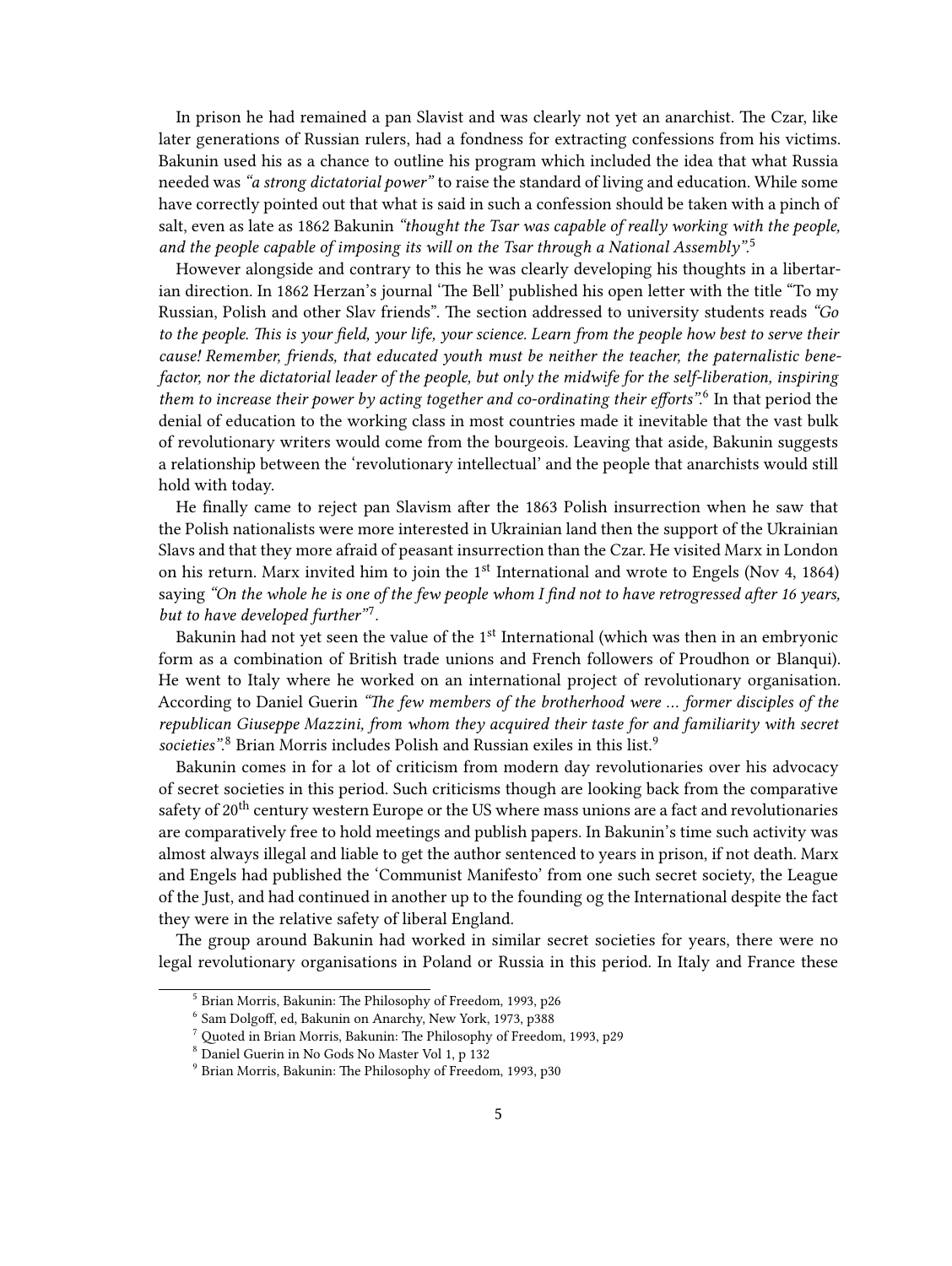societies, often based on the Freemasons, were also the norm. It is thus hardly surprising that they concluded that "*an association with a revolutionary purpose must necessarily take the form of a* secret society"<sup>10</sup>

They drew up sets of rules for such groupings, the first under the title Revolutionary Society/Brotherhood in 1865. Arthur Lehning, editor of the Archives Bakunin points out that such programs and statues mirror Bakunin's evolving thoughts, rather than *"the operation of an organi*sation".<sup>11</sup> They were intended to be a blueprint of an 'ideal' organisation rather than a description of an already fully formed one.

The first of these documents, while clearly on the path to libertarian organisation, is firmly rooted in Bakunin's pre anarchist phase. It combines ideas of libertarian organisation with the contradictory aim of setting up a parliament; *"For the governance of common affairs, a government* and provincial assembly or parliament will of necessity be formed<sup>"12</sup>

It also reduces the question of revolution to an organisational one. The assumption is that everywhere the people are ready to rise and that all that is needed is for a relatively small number of revolutionaries to co-ordinate this rising. This an idea also common in  $20<sup>th</sup>$  century Marxism either in the Trotskyist idea of the 'crisis of leadership' or the Gueverist revolutionary foci.

If this program cannot be considered any sort of final blueprint this does not mean that it is irrelevant. The kind of new society they advocated was a radical advance in the Europe of the 1860's and remains surprisingly relevant. The selection in the box gives the flavour of how they saw post-revolutionary society.

#### **The Program of the Brotherhood (1865)**

*"the advent of liberty is incompatible with the existence of States.*

*…*

*..the free human society may arise at last, no longer organised … from the top down… but rather starting from the free individual and the free association and autonomous commune, from the bottom up*

*…*

*… women, different from man but not inferior to him, intelligent, hardworking and free as he is, should be declared his equal in all political and social rights …religious and civil marriage should be replaced by free marriage, and that the upkeep, education and training of all children should be a matter for everyone, a charge upon society … children belonging neither to society nor to their parents but rather to their future liberty*

*the revolution … can … be effected only by the people*

*…*

*..*

*the revolution … cannot succeed unless, sweeping, like a worldwide conflagration .. it encompasses the whole of Europe for a start and then the world*

<sup>&</sup>lt;sup>10</sup> Bakunin in The Program of the Brotherhood (1865) as published in God and the State, No Gods, No Masters Vol 1, p138

 $11$  No Gods No Master Vol 1, p 132

<sup>&</sup>lt;sup>12</sup> Bakunin in The Program of the Brotherhood (1865) as published in God and the State, No Gods, No Masters Vol 1, p142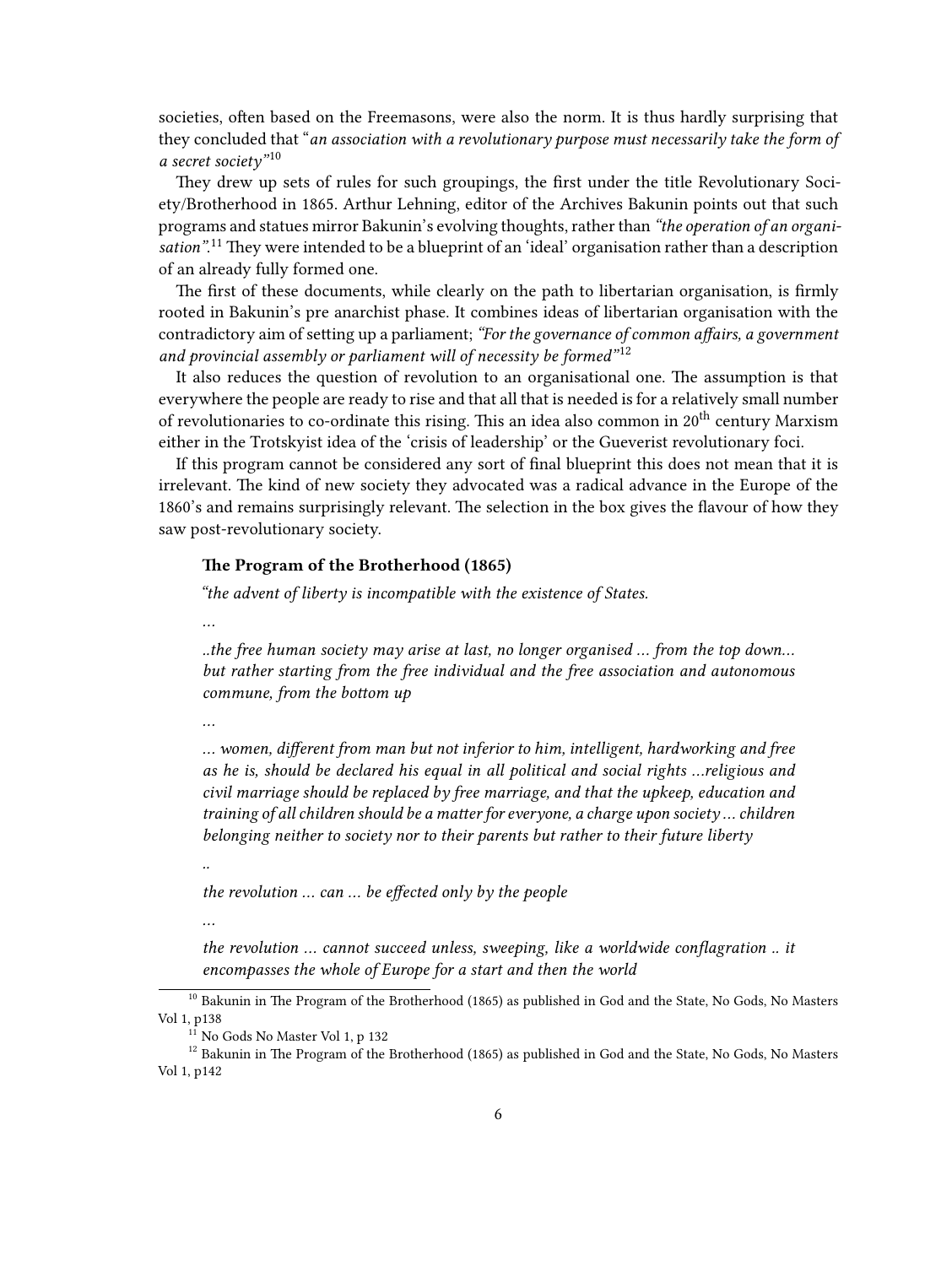*the social revolution .. will not … put up its sword before it has destroyed every state …* across the whole civilised world"<sup>13</sup>

*…*

Bakunin next attempted to introduce a revolutionary socialist program into the League of Peace and Freedom. This was founded at a conference in Geneva in August of 1867 attended by 6,000 people, *"all friends of free democracy"* . Bakunin is described rising to speak at the conference; *"the cry passed from mouth to mouth: 'Bakunin!' Garibaldi, who was in the chair, stood up, advanced a few steps and embraced him. This solemn meeting of two old and tried warriors of the revolution produced an astonishing impression … Everyone rose and there was a prolonged and* enthusiastic clapping of hands<sup>"14</sup>.

Some people date Bakunin's advocacy of anarchism from this point, not least because as part of his speech he denounced nationalism — a break with his previous pan-Slavism. Others date it from the following congress of Berne in 1868. In any case it is from this period onward that Bakunin becomes centrally involved in the building of mass revolutionary organisations, including that of the 1<sup>st</sup> International.

It is from this point that he starts to advocate methods of organisation consistent with anarchism. His last major work, written in 1873, outlines the following program for the revolutionary youth in Russia.

*"…they must go the people, because today — and this is true everywhere, but especially in Russia — outside of the people, outside of the multi-million-strong labouring masses, there is neither life, nor cause, nor future*"<sup>15</sup>

*"The chief defect which to this day paralyses and makes impossible a universal popular insurrection in Russia is the self-containment of the communes, the isolation and separateness of the local peasant worlds. At all costs we must shatter that isolation and introduce the vital current of revolutionary thought, will, and deed to those separate worlds. We must link together the best peasants of all the villages, districts, and, if possible, regions, the progressive individuals, the natural revolutionaries of the Russian peasant world, and, where possible, creating the same vital link between the factory worker and the peasantry.*

*…We must convince these progressive individuals — and through them, if not all the people then at least a sizeable segment of them, the most energetic segment — that the people as a whole … share one common misfortune and therefore one common cause. We must convince them that an invincible force lives in the people, which nothing, and no one can withstand, and that if it has not yet liberated the people it is because it is powerful only when it is concentrated and acts simultaneously, everywhere, jointly in concert, and until now it has not done so. In order to concentrate that force, the villages, districts and regions must be linked and organised according to a common plan and with the single objective of universal liberation of the people. To create in our people a feeling*

<sup>&</sup>lt;sup>13</sup> Bakunin in The Program of the Brotherhood (1865) as published in God and the State, No Gods, No Masters Vol 1, p133 — 137

<sup>&</sup>lt;sup>14</sup> Report from a Russian positivist quoted in Brian Morris, Bakunin: The Philosophy of Freedom, 1993, p34

<sup>15</sup> Bakunin, Statism and anarchism, Appendix A (1873), ed Marshal Shatz, Cambridge University Press, 1990, p212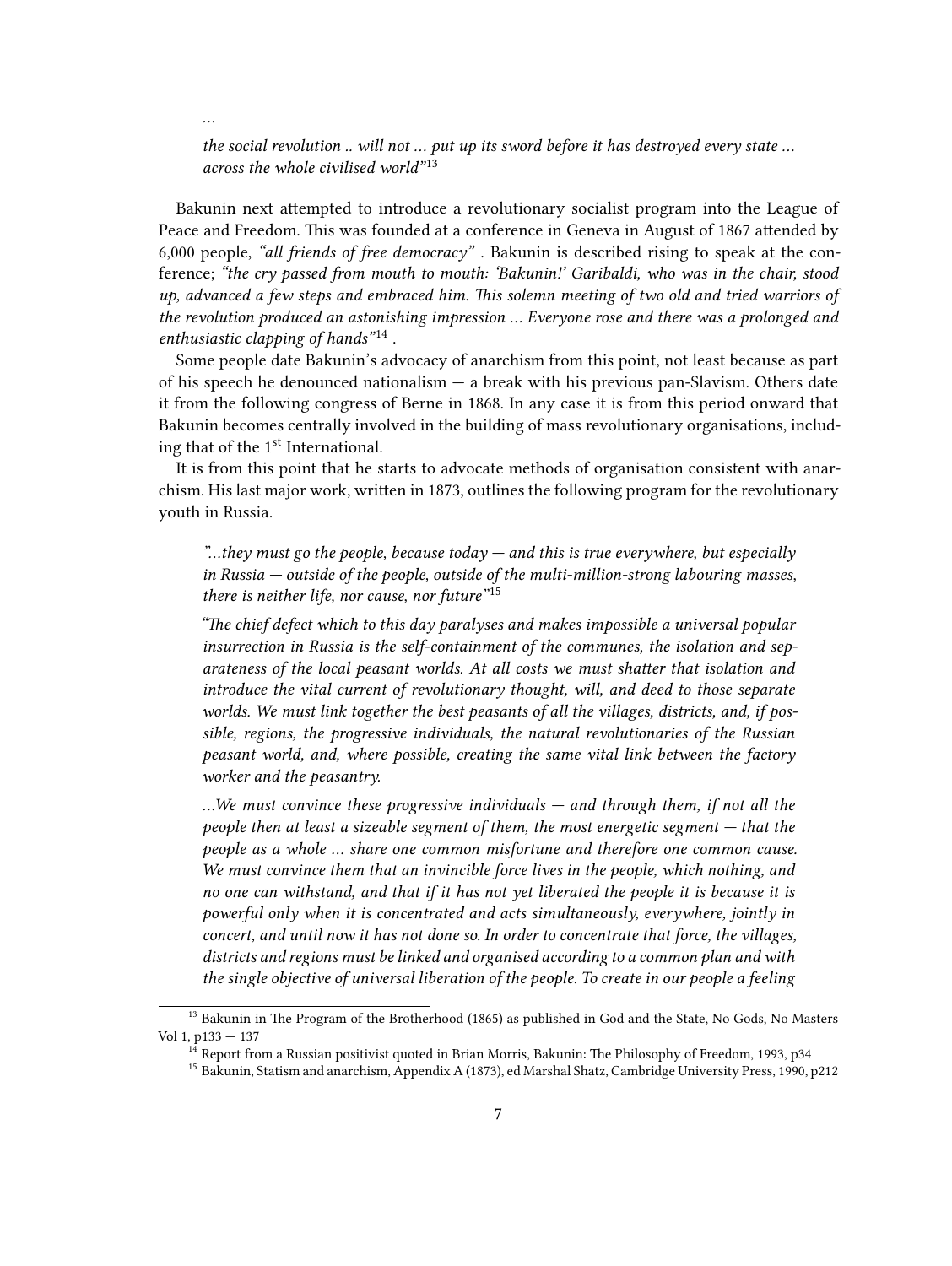*and consciousness of real unity, some sort of popular newpaper must be established … which would immediately spread information to every corner of Russia, to every region, district and village, about any peasant or factory uprising that breaks out in one locality or another, and also about the significant revolutionary movements produced by the proletariat of western Europe.*

*.. the Russian people will acknowledge our educated youth as their own only when they encounter them in their own lives, in their own misfortunes, in their own cause, in their own desperate rebellion. The youth must be present from now on not as witnesses but as active participants, in the forefront of all popular disturbances and uprisings, great and small … Acting in accordance with a rigorously conceived and fixed plan, and subjecting all their activity to the strictest discipline in order to create that unanimity* without which there can be no victory.<sup>"16</sup>

This one quotation refutes the most common misrepresentations of Bakunin's model of organisation. It does confirm one common criticism of Bakunin, that he did not confine his revolutionary subject to the industrial working class, but looked as much, if not more so, to the artisans and the peasants. However while this criticism might make some sense in modern Europe or North America today, in the 1870's any revolution which only mobilised the urban workers would have been doomed to defeat. At that time urban workers were a tiny minority of society.

For instance in advocating a similar strategy for revolutionaries in Italy Bakunin estimates that *"…Italy has a huge proletariat… It consists of two or three million urban factory workers and small* artisans, and some 20 million landless peasants."<sup>17</sup> Bakunin, unlike Marx, saw that the peasants could be actively won over to the side of the revolution, and, because of the numbers involved there could be no libertarian revolution in that period without the peasants.

But Bakunin did not, as is often claimed, dismiss the industrial workers. In fact, in advance of Marx and in anticipation of the factory committee movement of the Russian revolution, he insisted that *"The co-operative associations already have proven that workers are quite capable of administering industrial enterprises, that it can be done by workers elected from their midst and who receive the same wage.*"<sup>18</sup> He was however critical of a certain layer of the British, German and Swiss working class who he believed had become a labour aristocracy that could be hostile to the interests of the proletariat as a whole.

Bakunin's view of how revolutionaries should organise is often criticised for appearing to advocate a secret dictatorship over the people. The documents on revolutionary organisation he produced in 1867 (above) and in 1868 do indeed contain an odd contradiction, captured by the quotation below.

*"That association starts from the basis that revolutions are never made by individuals, nor even by secret societies. They are, so to speak, self-made, produced by the logic of things, by the trend of events and actions… All that a well organised society can do is, first, to play midwife to the revolution by spreading among the masses ideas appropriate to the masses' instincts, and to organise, not the Revolution's army — for the people at all times must be the army — but a sort of revolutionary general staff made up of*

<sup>&</sup>lt;sup>16</sup> Bakunin, Statism and anarchism, Appendix A (1873), ed Marshal Shatz, Cambridge University Press, 1990, p215

<sup>&</sup>lt;sup>17</sup> Bakunin, Statism and anarchism (1873), ed Marshal Shatz, Cambridge University Press, 1990, p6

 $^{\rm 18}$  The capitalist system, [struggle.ws](http://struggle.ws/anarchists/bakunin/writings/capitalist_system.html)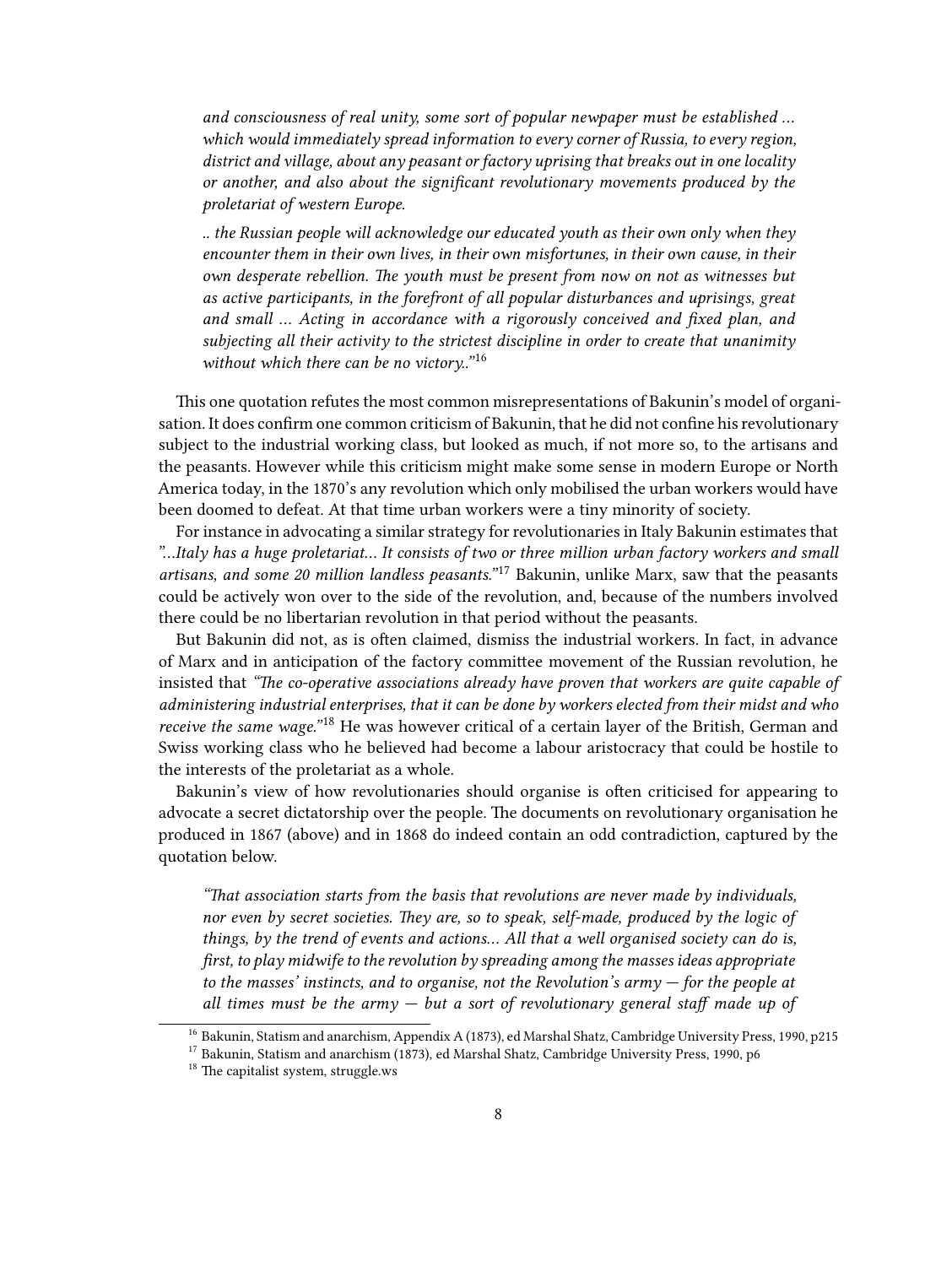*committed, energetic and intelligent individuals who are above all else true friends of the people and not presumptions braggarts, with a capacity for acting as intermediaries between the revolutionary idea and the people's instinct*

*The numbers of such individuals, then, need not be huge. A hundred tightly and seriously allied revolutionaries will suffice for the whole of Europe. Two or three hundred revolutionaries will be enough to organise the largest of countries".*<sup>19</sup>

This contradiction is emphasised in the last couple of lines where Bakunin seems to be suggesting that on the one hand two or three hundred revolutionaries are required in the larger countries but on the other only 100 (a smaller figure) are required for Europe (a larger area.).

This 'contradiction' appears again and again in Bakunin's writings, for instance in 1870 he was to write

*"Thus the sole aim of a secret society must be, not the creation of an artificial power outside the people, but the rousing, uniting and organising of the spontaneous power of the people; therefore, the only possible, the only real revolutionary army is … the organisation should only be the staff of this army, an organiser of the people's power, not its own… A revolutionary idea is revolutionary, vital, real and true only because it expresses and only as far as it represents popular instincts which are the result of history. To strive to foist on the people your own thoughts-foreign to its instinct-implies a wish to make it subservient to a new state… The organisation must accept in all sincerity the idea that it is a servant and a helper, but never a commander of the people, never under any pretext its manager, not even under the pretext of the people's welfare.*

*The organisation is faced with an enormous task: not only to prepare the success of the people's revolution through propaganda and the unification of popular power; not only to destroy totally, by the power of this revolution, the whole existing economic, social and political order; but, in addition … to make impossible after the popular victory the establishment of any state power over the people-even the most revolutionary, even your power-because any power, whatever it called itself, would inevitably subject the people to old slavery in a new form…*

*We are bitter foes of all official power, even if it were ultra-revolutionary power. We are enemies of all publicly acknowledged dictatorship; we are social-revolutionary anarchists. But you will ask, if we are anarchists, by what right do we wish to and by what method can we influence the people? Rejecting any power, by what power or rather by what force shall we direct the people's revolution? An invisible force-recognised by no one, imposed by no one-through which the collective dictatorship of our organisation will be all the mightier, the more it remains invisible and unacknowledged, the more it remains without any official legality and significance.*

*Imagine… a secret organisation which has scattered its members in small groups over the whole territory of the Empire but is nevertheless firmly united: inspired by a common ideal… an organisation which acts everywhere according to a common plan. These small groups, unknown by anybody as such, have no officially recognised power but they are*

<sup>&</sup>lt;sup>19</sup> Bakunin in Program and Object of the Secret Revolutionary Organisation of the International Brotherhood (1868) as published in God and the State, No Gods, No Masters Vol 1, p156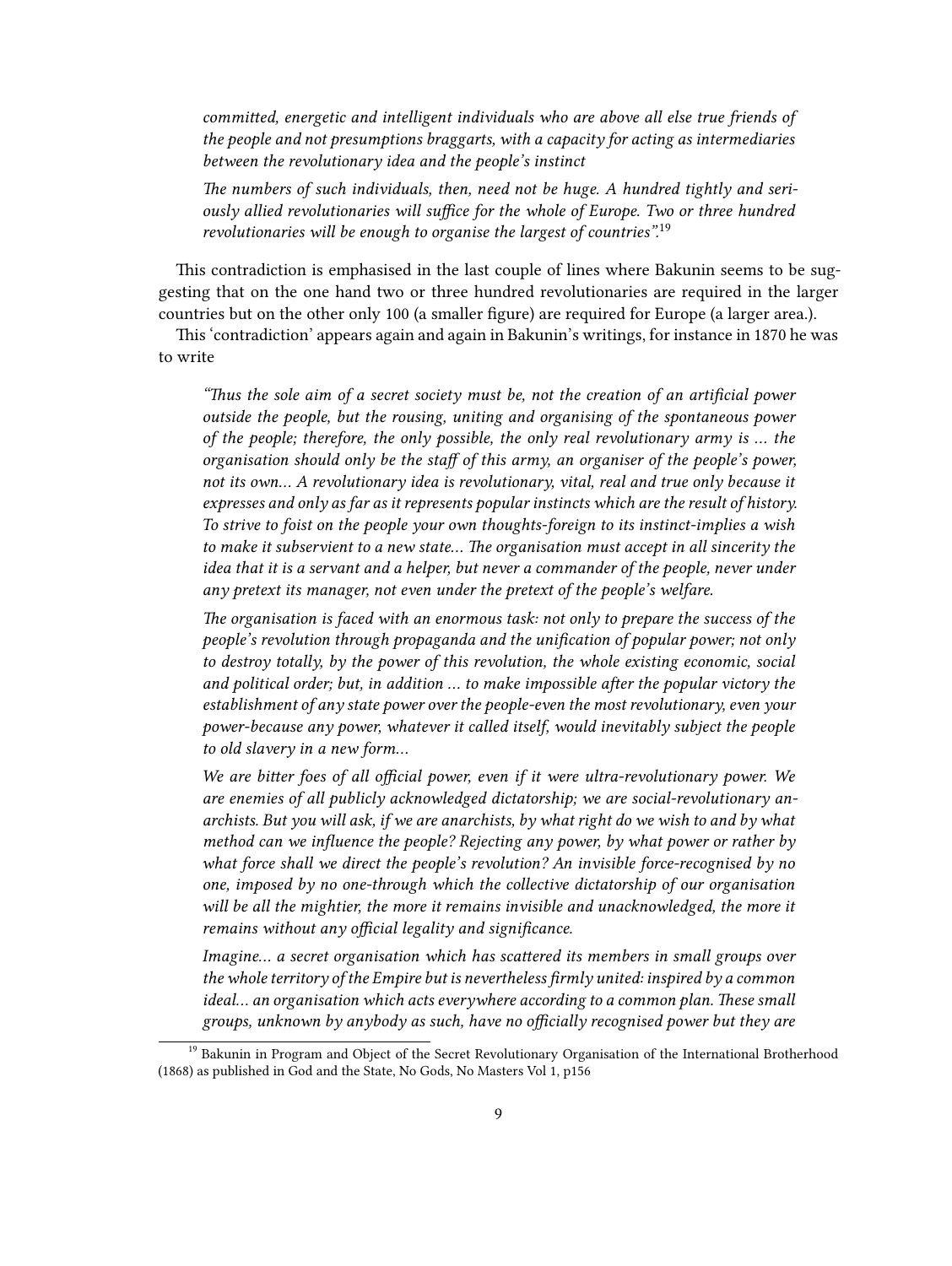*strong in their ideal, which expresses the very essence of the people's instincts, desires and demands…*

*This dictatorship is free from all self-interest, vanity and ambition for it is anonymous, invisible and does not give advantage or honour or official recognition of power to a member of the group or to the groups themselves. It does not threaten the liberty of the people because it is free from all official character...*"<sup>20</sup>

On the one hand Bakunin recognised that "*The future social organisation should be carried out from the bottom up*<sup>221</sup> On the other hand the possibility for the creation of this new society would not come about due to a spontaneous revolution but would require an international organisation of revolutionaries which would be *"centralised by the idea and by the sameness of a program"* <sup>22</sup>

As we have seen Bakunin had some considerable experience of insurrection. He was also of course, like Marx, a disciple of Hegel and hence the dialectical method by which two apparently contradictory things would interact to create a new situation/idea that was an advance on both. At this stage in his writing Bakunin was advocating a way of overcoming the contradiction between the goal of a libertarian society and the organisational methods needed to overthrow an authoritarian one. Other and later revolutionaries faced with this contradiction have tended to either argue for a strongly centralised party that would aim for state power or to pretend that serious organisational methods were not necessary. Bakunin was attempting to go beyond these two opposing ideas to find a new solution that satisfied reality.

Bakunin's views on revolutionary organisation can be presented as a sort of wedding cake with separate but informally connected tiers of revolutionaries. At the top were the '100', the general staff whose role it would be to establish and maintain the informal links between countries. They would allow some judgement of when the time was ripe for revolutionary insurrection on the one hand and on the other a means of trying to co-ordinate this insurrection. This was to be a secret (because of the danger of arrest) and (after 1868) an informal set of contacts who would attempt to influence the course of events through the power of their ideas.

Beneath this was to be a second, much larger and more open organisation. This was the Alliance and its role was primarily to introduce revolutionary ideas into the mass organisations of the proletariat, in particular through the building of regional sections of the international.

After 1868 he would come to see the base of this 'cake' as the International. The base was to be the creation of organs of working class struggle that would favour direct action and reject political (i.e. electoral) activity. The Alliance would act within the international to push these politics to the fore. This was necessary because, he wrote, the mass of the workers — being illiterate and working long hours just to survive — would not be won to socialism through abstract ideas alone. Rather Bakunin wrote

*"It follows then that in order to touch the heart and gain the confidence, the assent, the adhesion, and the co-operation of the illiterate legions of the proletariat — and the vast majority of proletarians unfortunately still belong in this category — it is necessary to begin to speak to those workers not of the general sufferings of the international*

 $20$  Bakunin to Nechayev on the role of secret revolutionary societies, June 2, 1870, [struggle.ws](http://struggle.ws/anarchists/bakunin/writings/nechayev_secret_disagree.html)

 $21$  The Paris Commune and the Idea of the State (1871), [flag.blackened.net](http://flag.blackened.net/daver/anarchism/bakunin/paris.html)

 $^{22}$  Bakunin in The Program of the Brotherhood (1865) as published in God and the State, No Gods, No Masters Vol 1, p139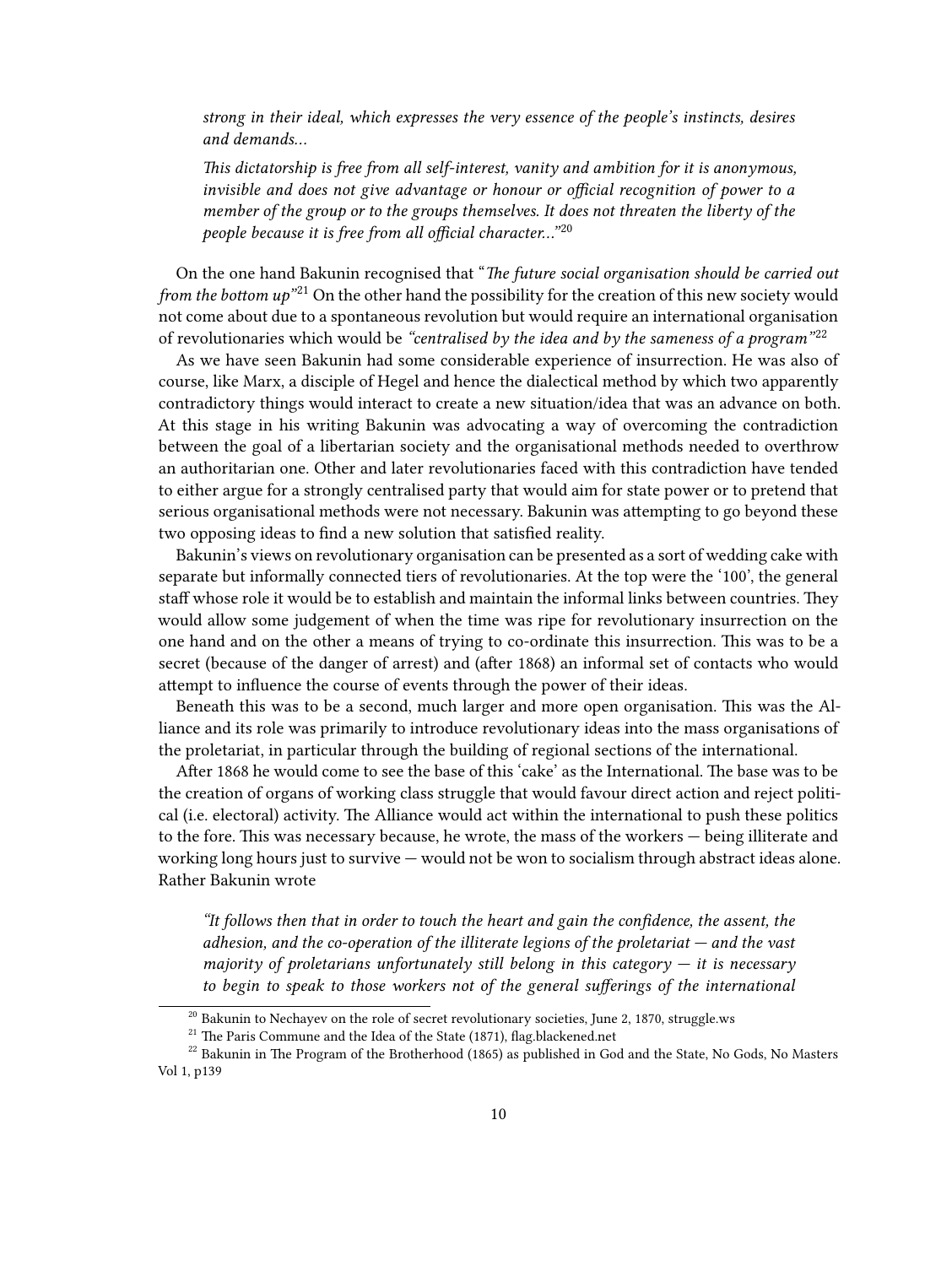*proletariat as a whole but of their particular, daily, altogether private misfortunes. It is necessary to speak to them of their own trade and the conditions of their work in the specific locality where they live; of the harsh conditions and long hours of their daily work, of the small pay, the meanness of their employer, the high cost of living, and how impossible it is for them properly to support and bring up a family.*<sup>"23</sup>

This was the work that Bakunin came to see as necessary in the preparation of the revolution. But he did not see the higher tiers commanding the lower, quite the opposite he also insisted that *"the peoples' revolution … will arrange its revolutionary organisation from the bottom up and from the periphery to the centre, in keeping with the principle of liberty"*. 24

*"As regards organisation of the Commune, there will be a federation of standing barricades and a Revolutionary Communal Council will operate on the basis of one or two delegates from each barricade, one per street or per district, these deputies being invested* with binding mandates and accountable and revocable at all times."<sup>25</sup>

*An appeal will be issued to all provinces, communes and associations inviting them to follow the example set by the capital, to reorganise along revolutionary lines for a start and to then delegate deputies to an agreed place of assembly (all of these deputies invested with binding mandates and accountable and subject to recall), in order to found the federation of insurgent associations, communes and provinces in furtherance of the same principles and to organise a revolutionary force with the capability of defeating the reaction. Not official revolutionary commissars in any sort of sashes, but rather revolutionary propagandists are to be dispatched into all the provinces and communes and particularly among the peasants who cannot be revolutionised by principles, nor by the decrees of any dictatorship, but only by the act of revolution itself, that is to say, by the consequences that will inevitably ensure in every commune from complete cessation of the legal and official existence of the state"*. 26

This is not simply a historical question. It is true that in western countries revolutionaries are in general free to sell papers and hold meetings in a manner they were generally not in Bakunin's time. Yet this liberalism from the state is largely a result of the fact that most revolutionary organisation is not seen as a serious threat. Where revolutionaries of one form or another have been seen to be a threat, from the black panthers, to the Irish civil rights movement, to 1970s Italy, the gloves have come off and the full array of state oppression, including infiltration and provocation have been deployed against them. At the moment the relatively trivial threat of the black Blocs on the globalisation demonstrations is seeing an increasing array of state oppression being deployed, including now a fatal shooting. Bakunin's writings provide us with one starting point for looking at the apparent contradiction between wanting to create a libertarian society and needing to overthrow a powerful and authoritarian state to do so.

<sup>\*\*</sup>

<sup>&</sup>lt;sup>23</sup> Founding of the Workers International, [flag.blackened.net](http://flag.blackened.net/daver/anarchism/bakunin/bakunin3.html)

<sup>&</sup>lt;sup>24</sup> Bakunin in Program and Object of the Secret Revolutionary Organisation of the International Brotherhood (1868) as published in God and the State, No Gods, No Masters Vol 1, p155

<sup>&</sup>lt;sup>25</sup> Bakunin in Program and Object of the Secret Revolutionary Organisation of the International Brotherhood (1868) as published in God and the State, No Gods, No Masters Vol 1, p155

<sup>&</sup>lt;sup>26</sup> Bakunin in Program and Object of the Secret Revolutionary Organisation of the International Brotherhood (1868) as published in God and the State, No Gods, No Masters Vol 1, p156